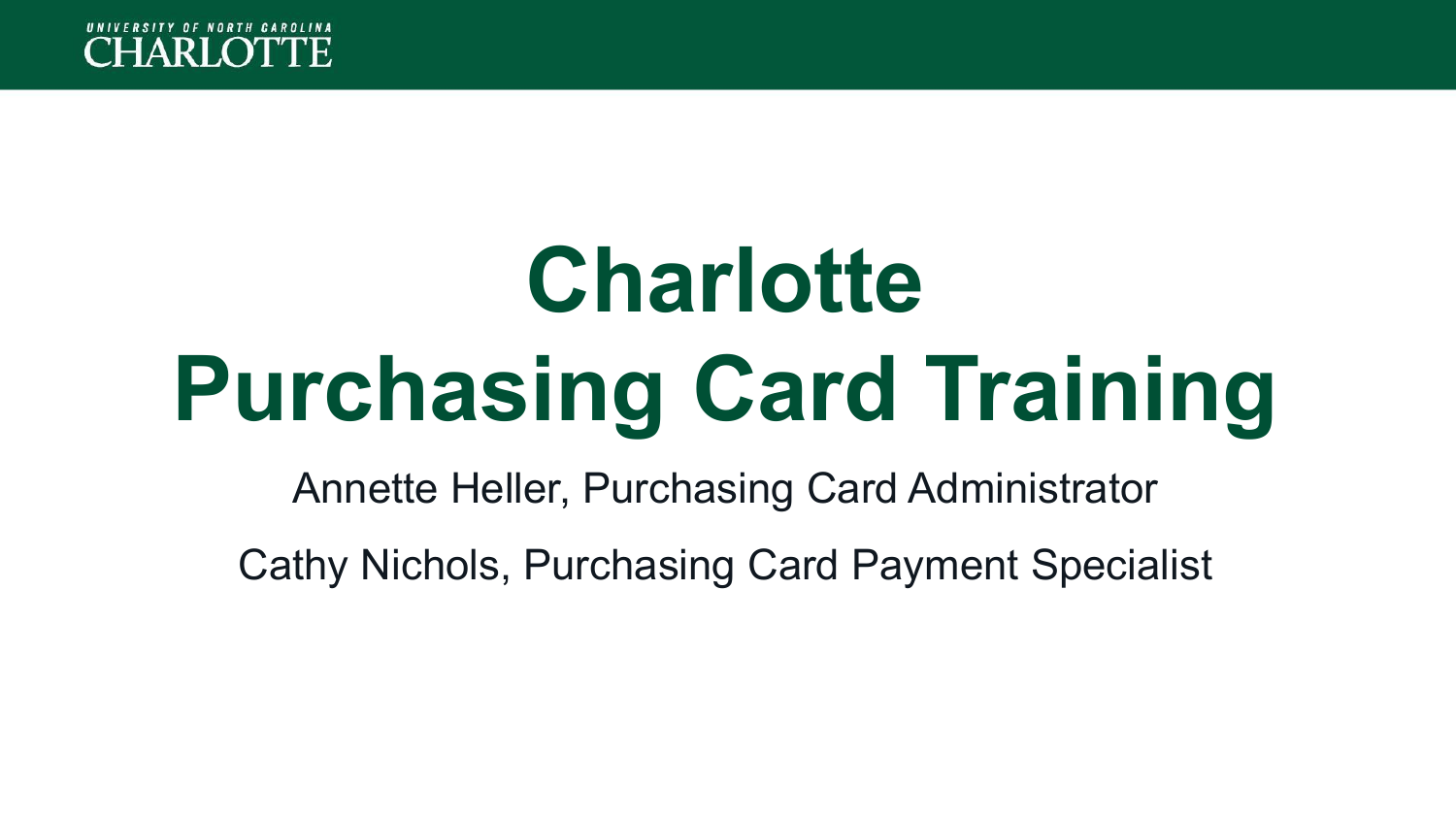## **Agenda**

- **Program Overview**
- Roles and Responsibilities
- Internal Policies and Procedures
- Documents and Reference Materials
- Bank of America (BOA) Works™
- Purchasing Card transaction management system





• Resources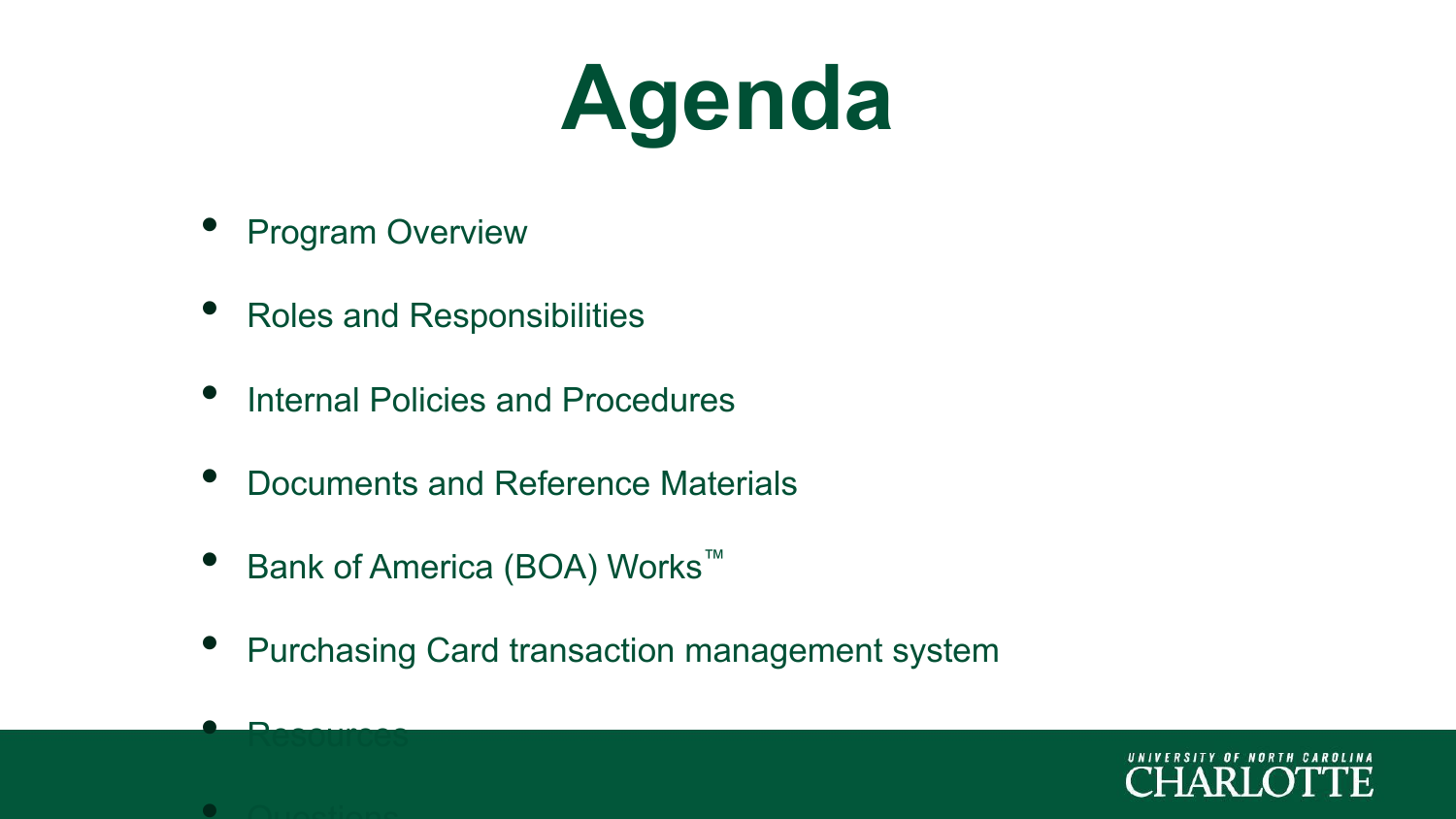### **Purchasing Card Program**

- The purchasing card ("p-card") is a procurement tool for travel expenses and other low cost expenses, not available in 49er Mart. A guide of allowable expenses can be found on the P-Card Reference Guide (PCRG).
- Requires knowledge of purchasing and travel procedures.
- The Charlotte p-card is a VISA credit card issued by BOA.
- The p-card is for Charlotte business transactions only. Personal use of the p-card is strictly prohibited. Use cause when combining business/personal travel.
- Most University funds types, may be used with the p-card. Excluded are Agency Funds (8xxxxx) and some restricted fund types (6xxxxx).

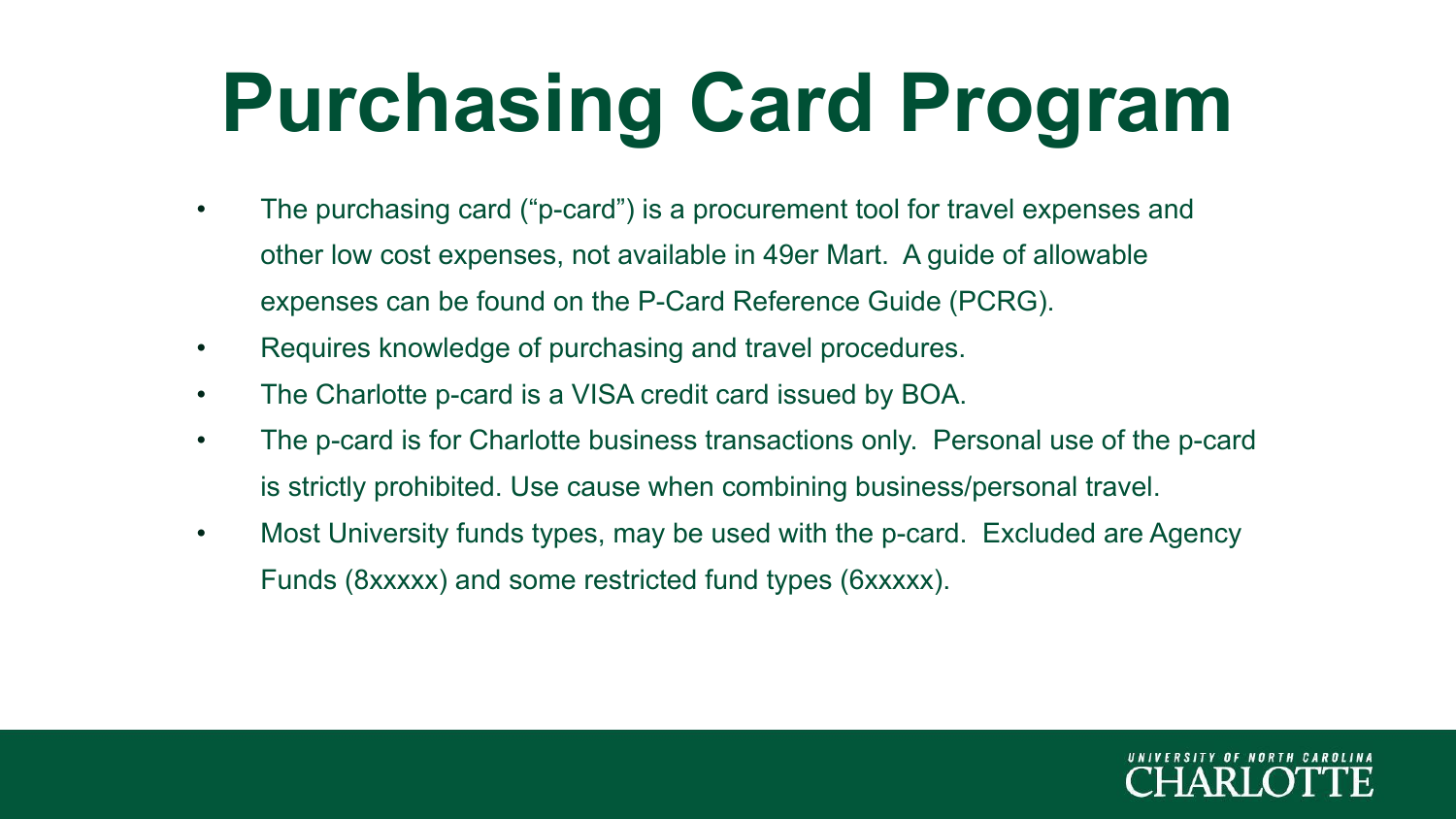# **Purchasing Card Program**

- The purpose of the program is to simplify the procurement and payment processes for travel expenses and other items that cannot be procured through 49er Mart.
	- $\boldsymbol{\checkmark}$  Single transaction limit:
		- \$25,000
	- $\boldsymbol{\mathcal{V}}$  Monthly cycle transaction limit:
		- $\bullet$  \$35,000
- The program is designed to maintain accountability while reducing the cycle time and administrative burden of reimbursement requests.

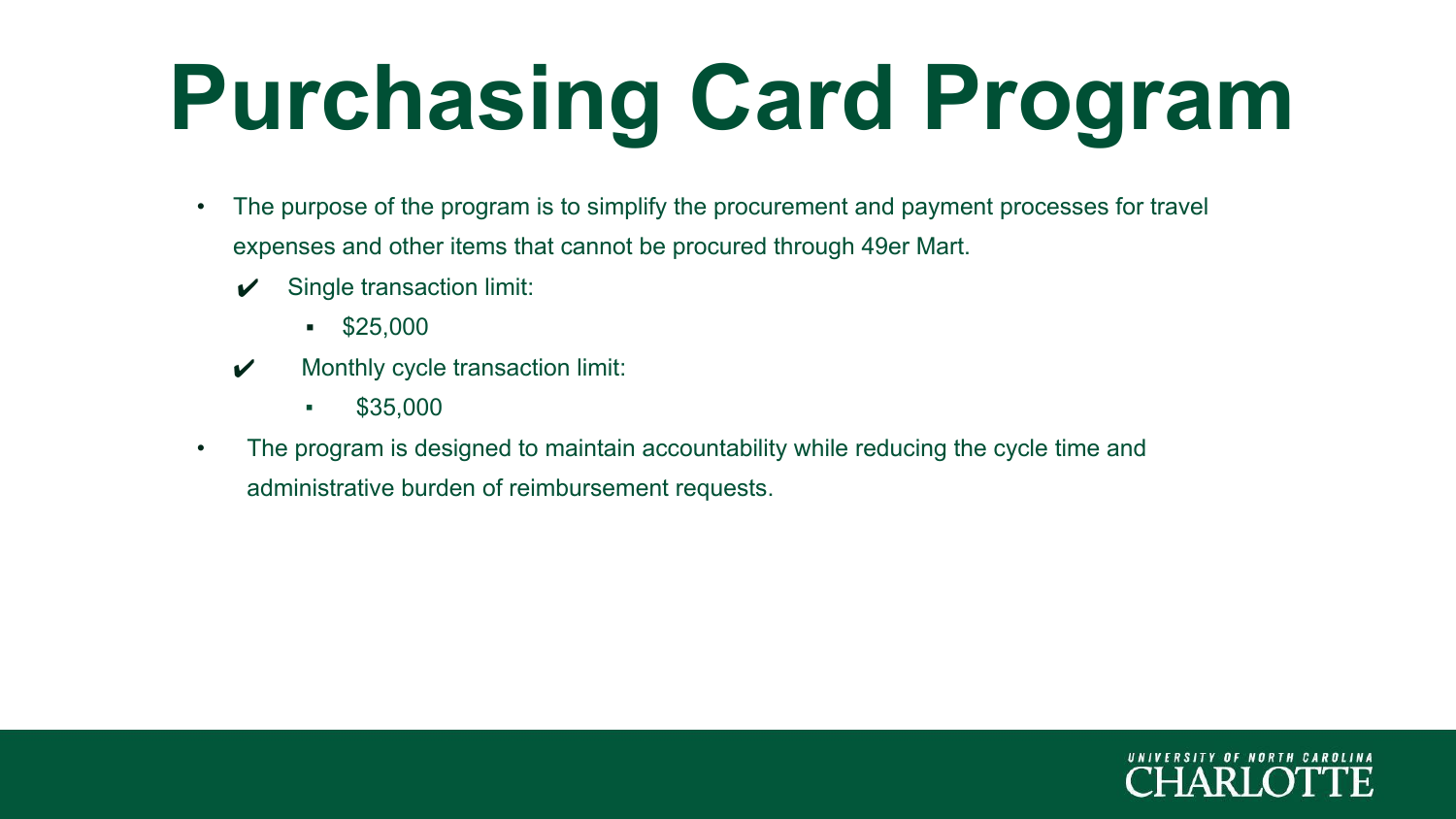# **Purchasing Card Program**

#### **Benefits to the Campus**

- Eliminates the needs to use personal funds and obtain reimbursements.
- Reduces the need for travel advances.
- Provides convenience, security and flexibility to make small dollar payments and provide immediate payment.
- Empowers departments profile options to include/exclude hospitality.
- Significant cost savings in the purchase-to-pay cycle.

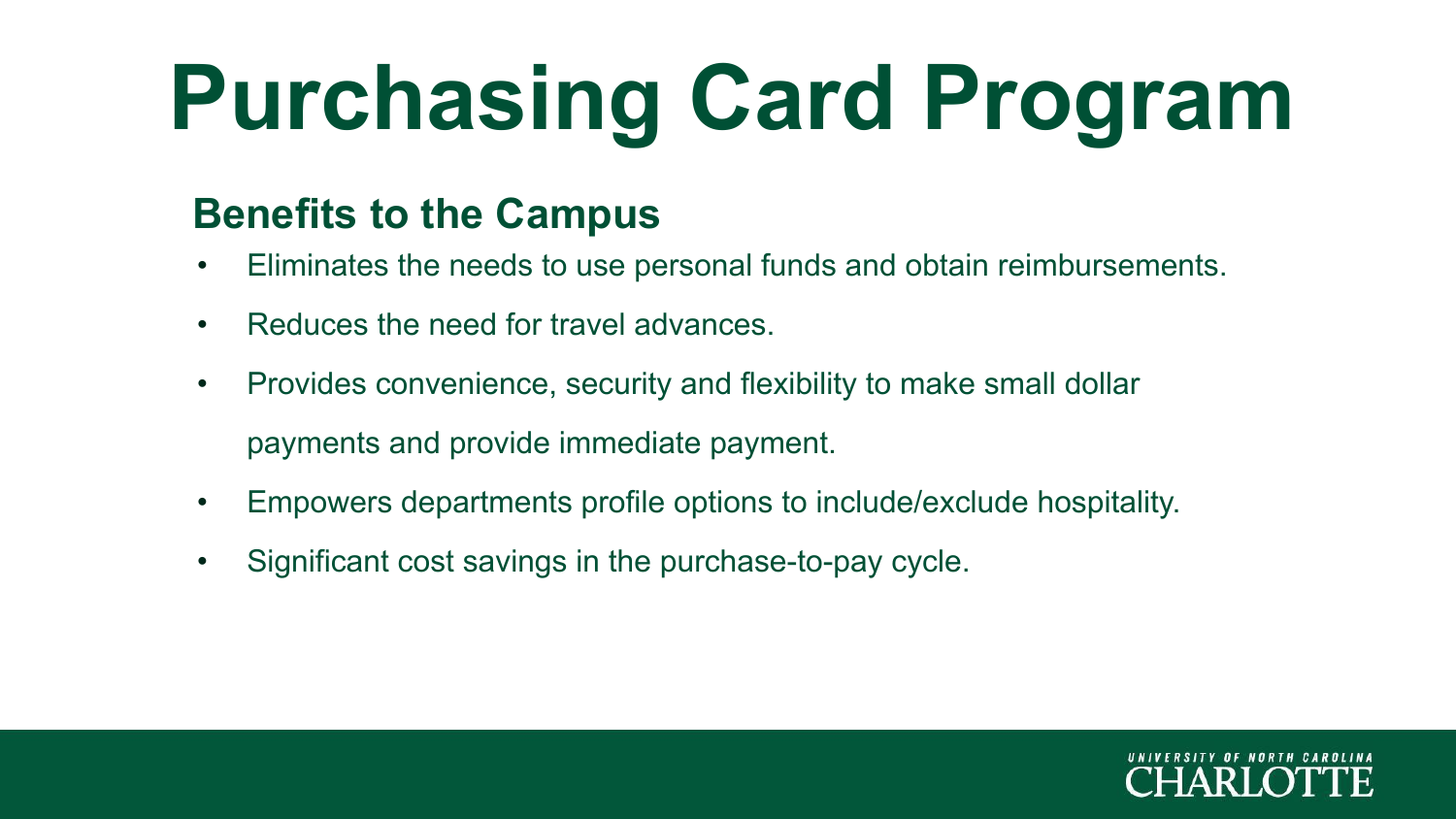#### **Accountholder**

- Use the p-card according to internal policies and procedures.
- Maintain card securely at all times (no sharing).
- Ensure NC sales and use tax is not charged for exempt purchases.
- Ensure a Travel Authorization (TA) is fully approved before paying travel expenses.
- Obtain a receipt (vendor name, date of purchase, item description and total amount) for each purchase and submit to Reconciler.

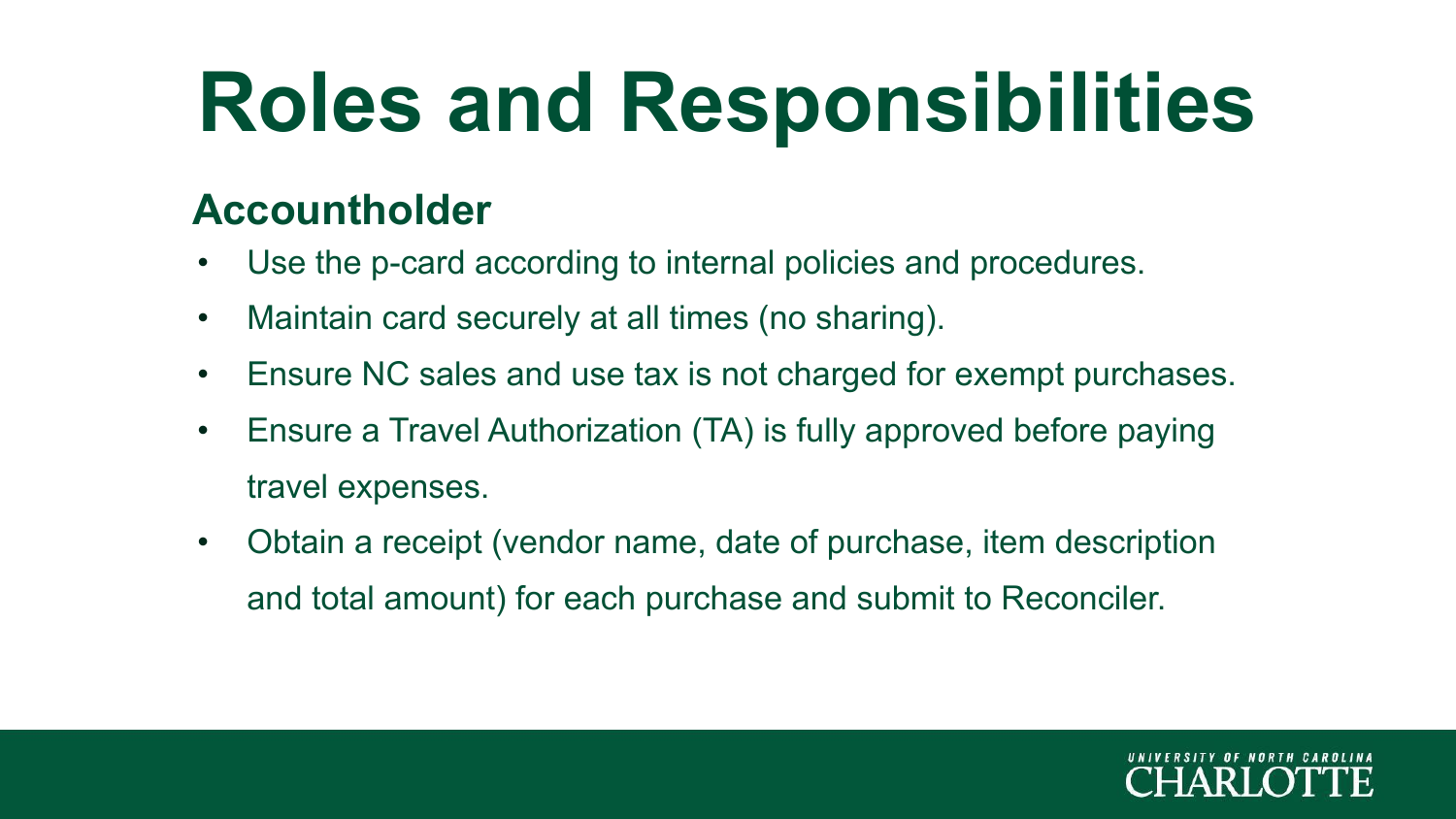#### **Reconciler**

- Receive receipts from Accountholder.
- Compare receipts with transactions in BOA *Works*™ ("*Works*™ ") .
- Uploads the receipt to *Works*™
- Review and sign-off on transactions in *Works*™
	- Including credits, disputes and international transaction fees
	- Providing supporting comments (e.g. description, business purpose or the 5 W's for travel expenses) if not provided on the uploaded receipt.
	- Ensure correct fund, organization and account code are used (failure to review causes unnecessary Financial Transaction Request (FTR) forms to be submitted and processed).

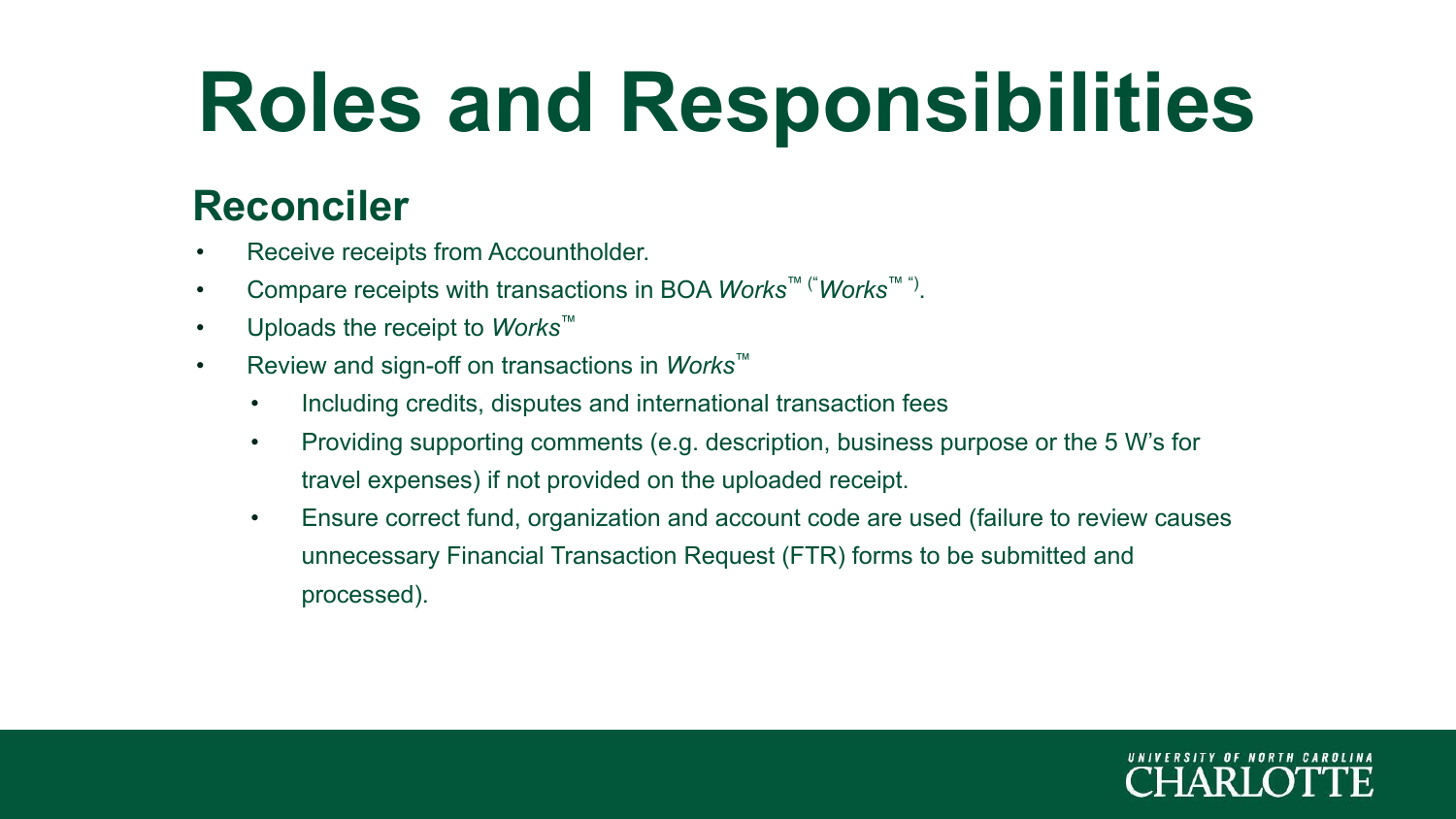#### **Approver**

- Ensure p-card usage and activity is in compliance with internal policies and procedures
- Review transactions in Works™
	- Ensure comments are documented
	- Ensure correct fund, organization and account code are used
	- Confirm complete receipt is uploaded to Works™
	- Flag transactions as necessary
- Sign-off on all transactions in Works™
- including credits, disputes and international transaction fees

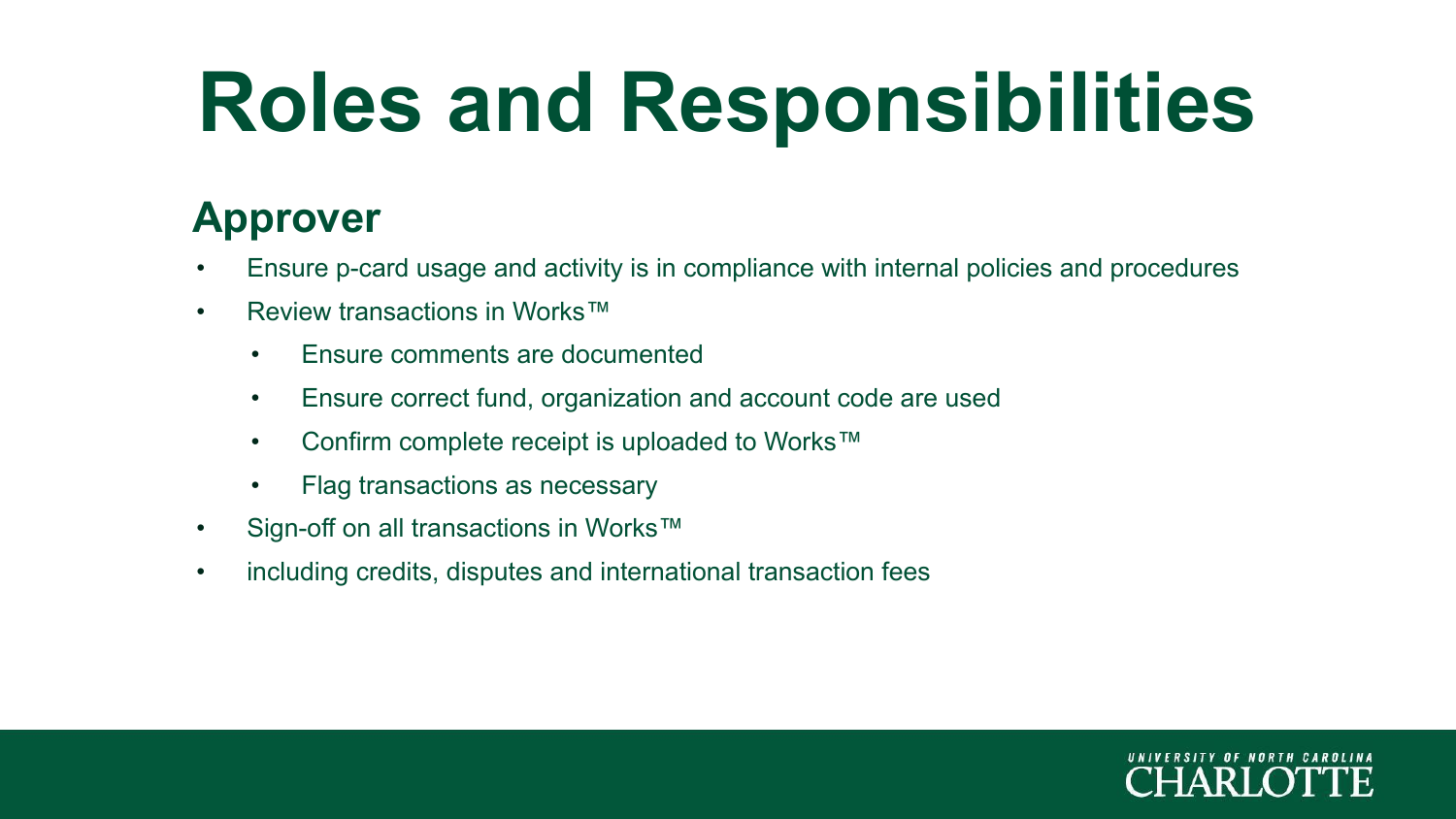#### **Department Head**

- Provides fiscal oversight and management of business operations within the department.
- Select department employees for participation in the p-card program based upon business need and ability to fulfill program requirements.
- Account for the use of the p-card in the department, taking appropriate action with departmental staff when required.

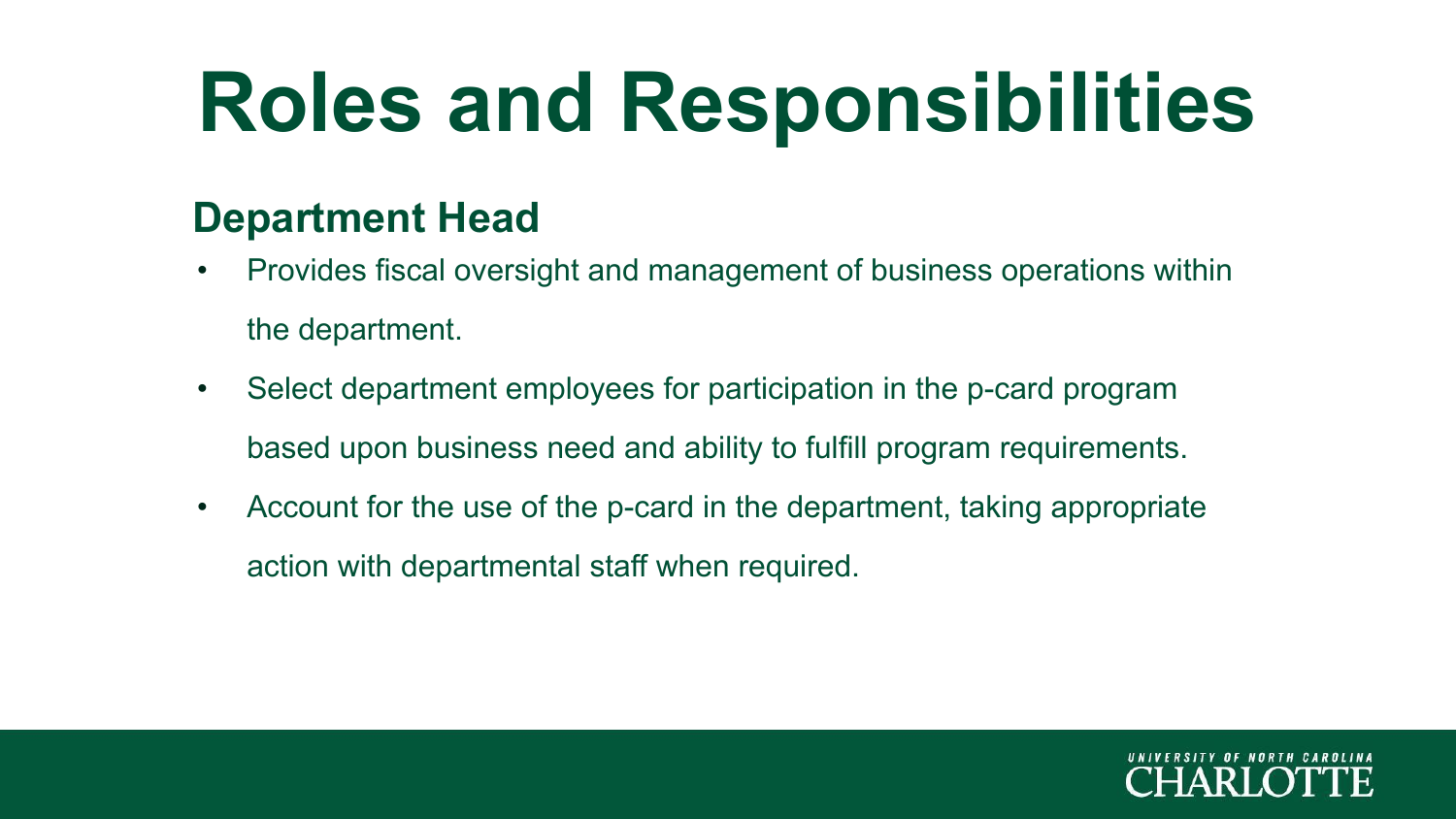### **Purchasing Card Team**

- Provides program management
- Delivers training for users
- Ensures program compliance and quality assurance

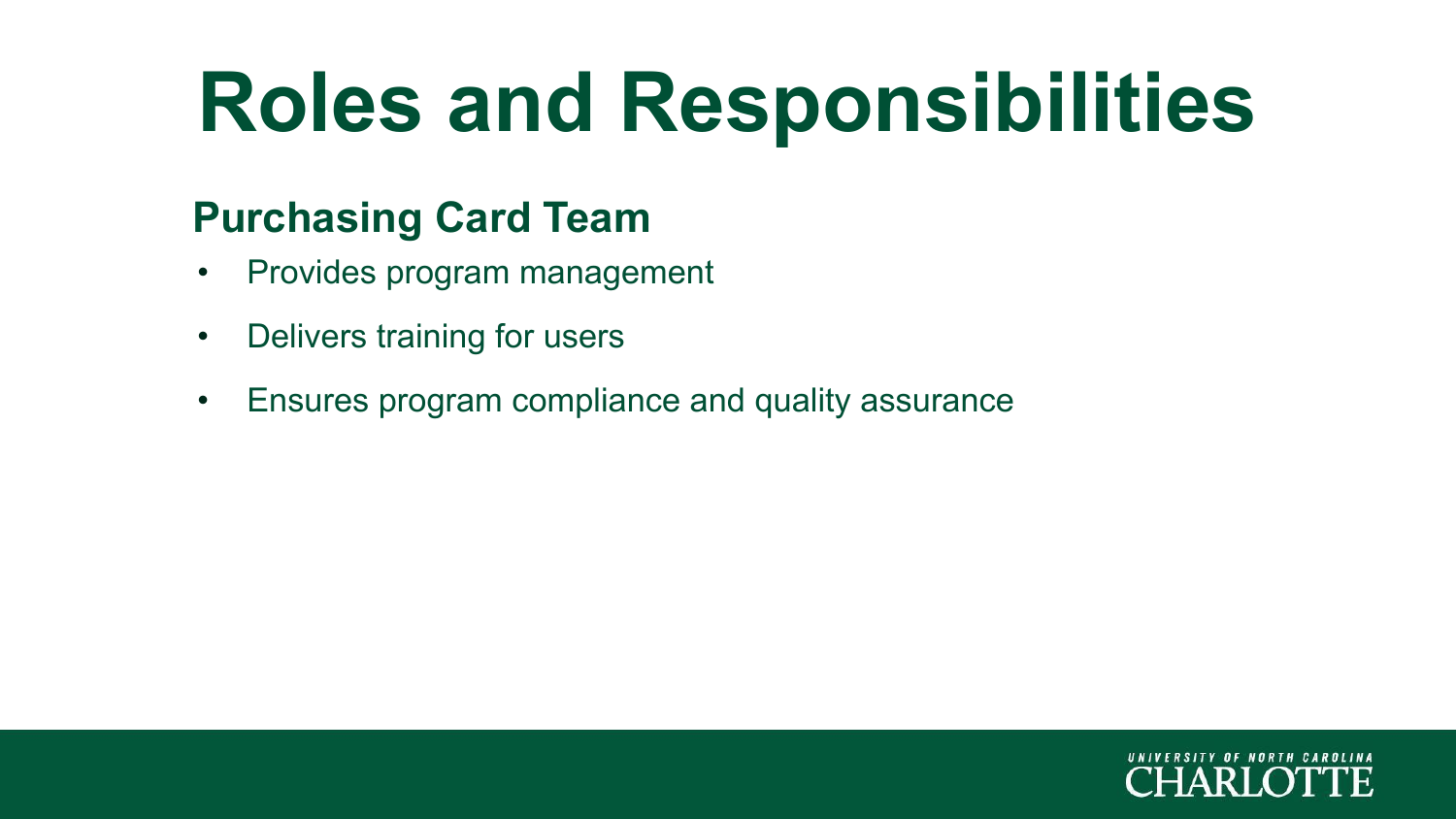### **Internal Policies and Procedures**

- Purchasing Card Manual
- Purchasing Card Reference Guide (PCRG)
- Tax Office, tax exemption

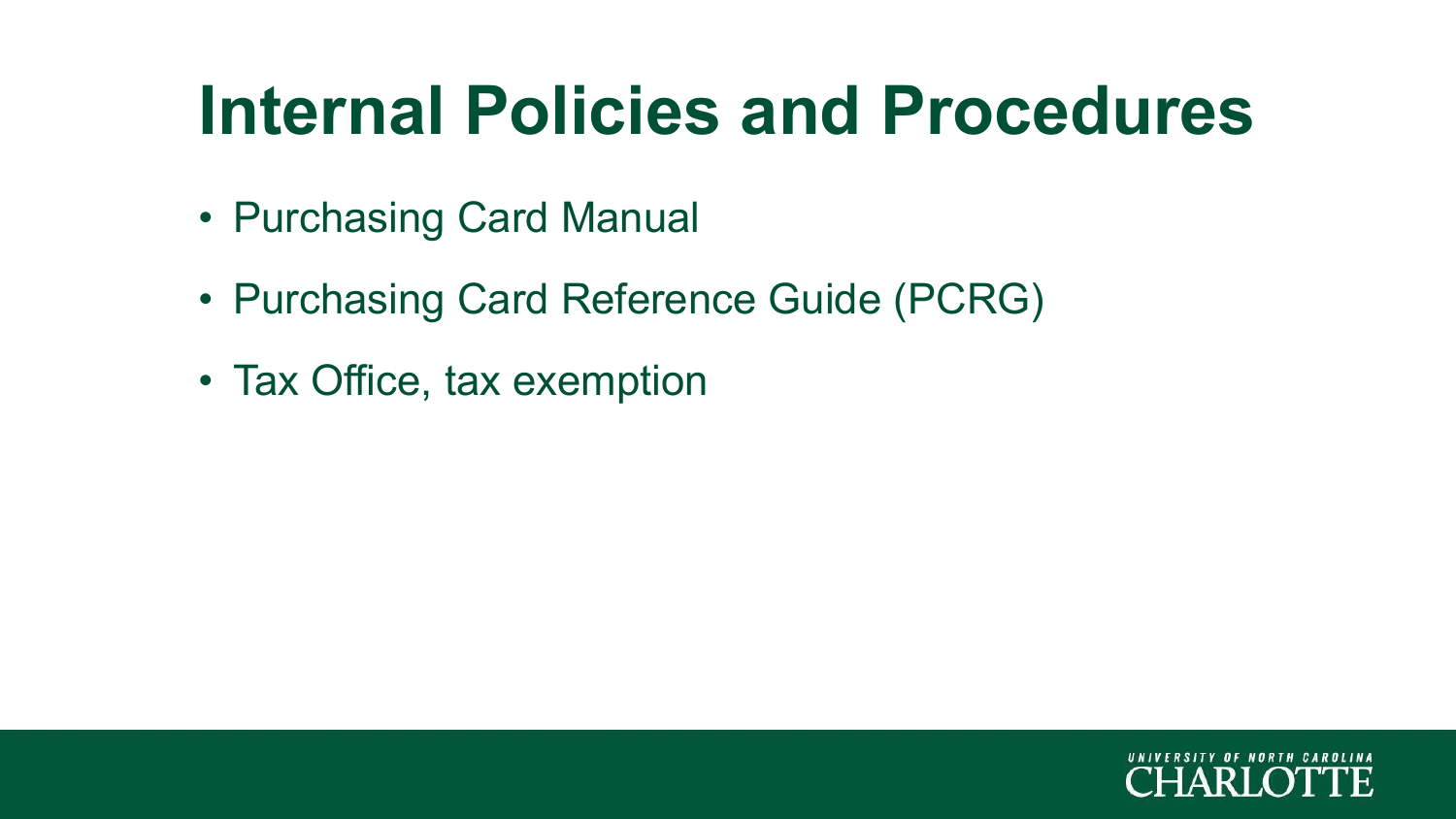

- [Purchasing Card Program Website](https://finance.charlotte.edu/about-us/offices/controllers-office/purchasing-card-program)
	- [Purchasing Card Reference Guide \(PCRG\)](https://finance.charlotte.edu/resources/purchasing-card-program/purchasing-card-reference-guide-pcrg)
	- [Purchasing Card Manual](https://finance.charlotte.edu/resources/purchasing-card-program/purchasing-card-manual)
	- **[Purchasing Card Team contact information](https://finance.charlotte.edu/about-us/offices/controllers-office/purchasing-card-program)**
	- [Purchasing Card FAQs](https://spaces.charlotte.edu/display/FAQ/Purchasing+Card+Program)
- [Tax Office,](https://finance.charlotte.edu/about-us/offices/controllers-office/tax-office) tax exemption
- *• [Works](https://payment2.works.com/works/)*™
	- Documentation and guides
	- Navigation training video